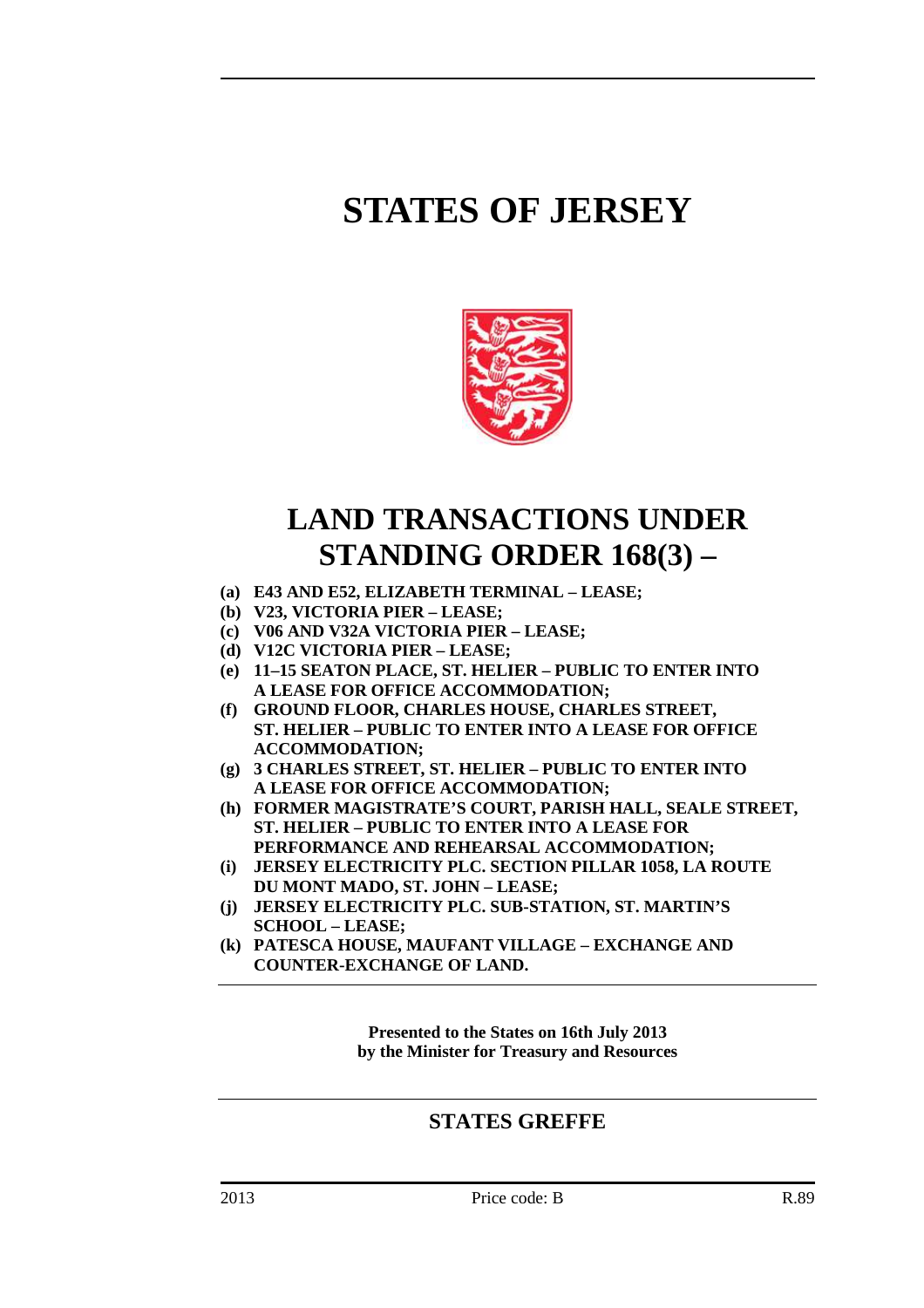#### **REPORT**

**Decision(s):** Under Standing Order 168(3) the Minister for Treasury and Resources hereby notifies the States that he has accepted the recommendation of the Property Holdings Department to agree to the following –

#### **(a) Land transaction –**

 (1) To accept the recommendation of the Minister for Economic Development, and to notify the States of his intention to approve the following –

> **E43 and E52, Elizabeth Terminal –** lease out for a term of 3 years with effect from 1st July 2013.

 (2) To confirm the above decision after giving the States 15 working days' notice of the transaction, and to cause the transaction to be completed.

 After the expiry of 15 days following presentation to the States the transaction may be concluded.

 *Further information on this decision can be found on www.gov.je under Ministerial Decisions/Treasury and Resources/Property Holdings (reference MD-PH-2013-0098).* 

#### **(b) Land transaction –**

 (1) To accept the recommendation of the Minister for Economic Development, and to notify the States of his intention to approve the following –

> **V23 Victoria Pier** – lease out for a term of 9 years with effect from 1st July 2013.

 (2) To confirm the above decision after giving the States 15 working days' notice of the transaction, and to cause the transaction to be completed.

 After the expiry of 15 days following presentation to the States the transaction may be concluded.

 *Further information on this decision can be found on www.gov.je under Ministerial Decisions/Treasury and Resources/Property Holdings (reference MD-PH-2013-0099).*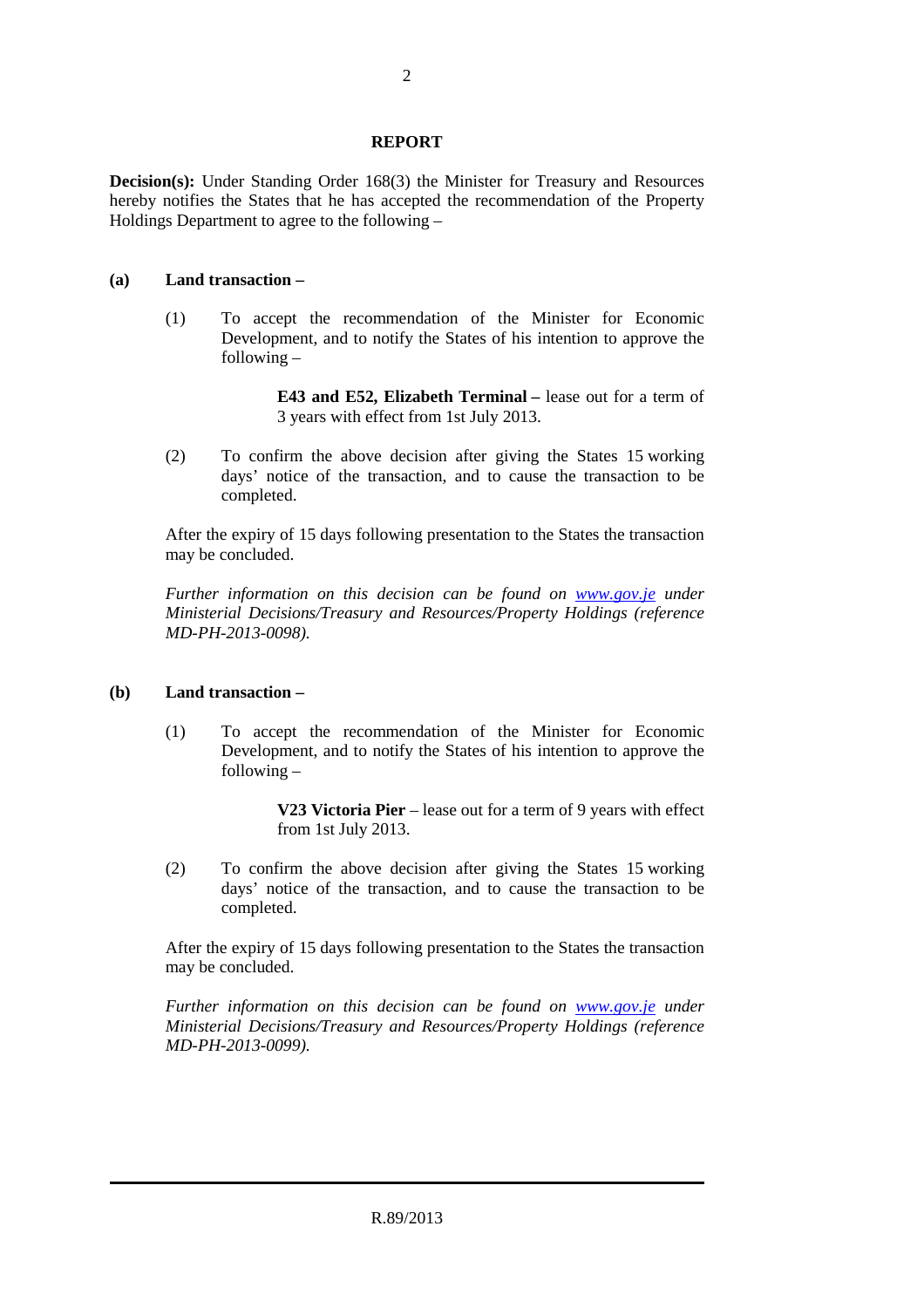#### **(c) Land transaction –**

 (1) To accept the recommendation of the Minister for Economic Development, and to notify the States of his intention to approve the following –

> **V06 and V32A Victoria Pier** – lease out for a term of 5 years and 3 months with effect from 1st July 2013.

 (2) To confirm the above decision after giving the States 15 working days' notice of the transaction, and to cause the transaction to be completed.

 After the expiry of 15 days following presentation to the States the transaction may be concluded.

 *Further information on this decision can be found on www.gov.je under Ministerial Decisions/Treasury and Resources/Property Holdings (reference MD-PH-2013-0100).* 

#### **(d) Land transaction –**

 (1) To accept the recommendation of the Minister for Economic Development, and to notify the States of his intention to approve the following –

> **V12C Victoria Pier** – lease out for a term of 5 years and 3 months with effect from 1st July 2013.

 (2) To confirm the above decision after giving the States 15 working days' notice of the transaction, and to cause the transaction to be completed.

 After the expiry of 15 days following presentation to the States the transaction may be concluded.

 *Further information on this decision can be found on www.gov.je under Ministerial Decisions/Treasury and Resources/Property Holdings (reference MD-PH-2013-0101).* 

#### **(e) Land transaction –**

- (1) To authorise Jersey Property Holdings, on behalf of the Public, to enter into a lease for office accommodation at Seaton Place on behalf of the Greffier of the States.
- (2) To confirm the above decision after giving the States 15 working days' notice of the transaction, and to cause the transaction to be completed.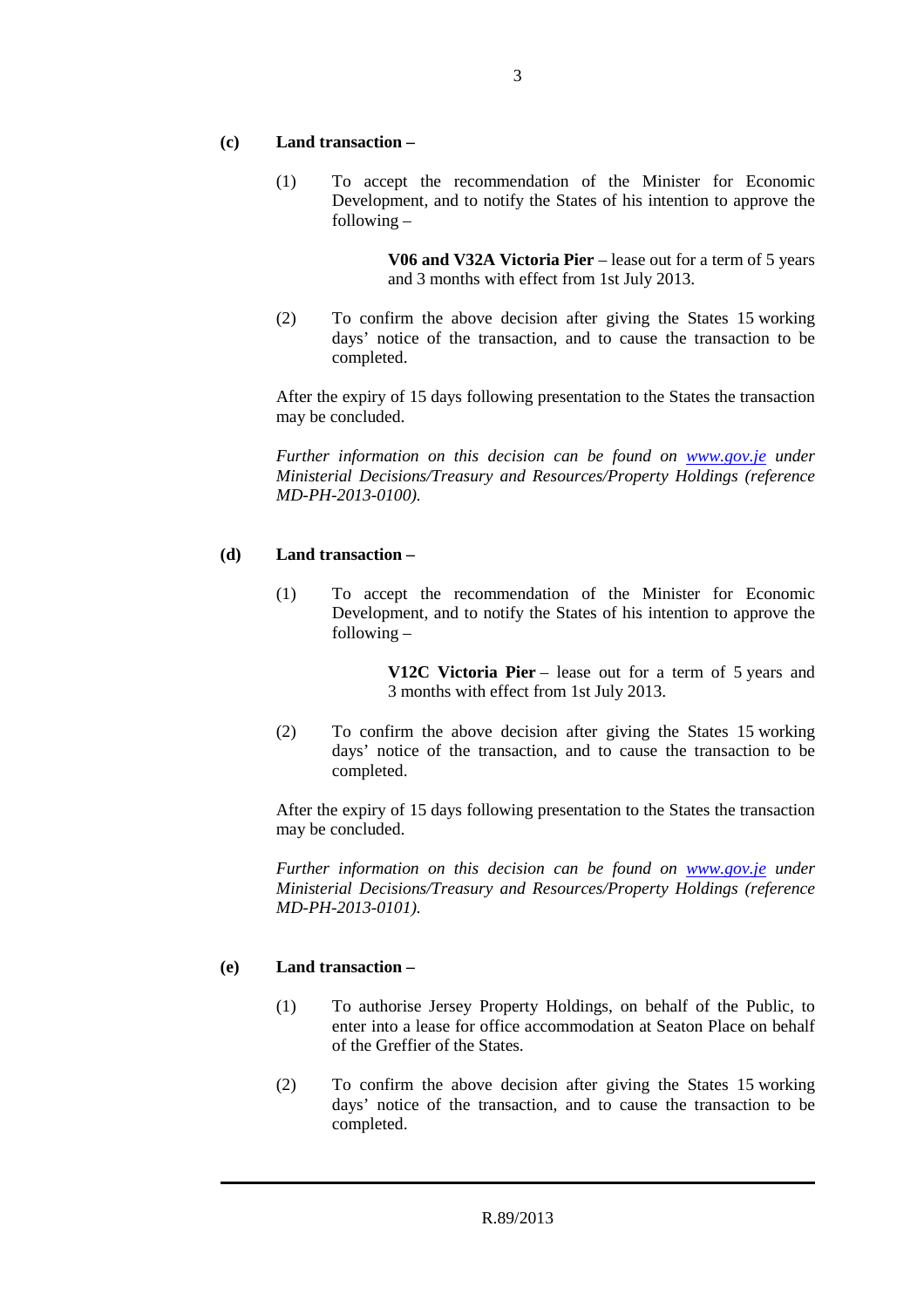The Minister hereby authorises the Director of Property Holdings to pass any contract which is required to be passed on behalf of the Public.

 After the expiry of 15 days following presentation to the States the transaction may be concluded.

 *(Drawing attached at Appendix 1.)* 

 *Further information on this decision can be found on www.gov.je under Ministerial Decisions/Treasury and Resources/Property Holdings (reference MD-PH-2013-0103).* 

#### **(f) Land transaction –**

- (1) On behalf of the Public, to enter into a lease for office accommodation at Charles House, Charles Street on behalf of the Education, Sport and Culture Department, to accommodate the Arts Centre office needs.
- (2) To confirm the above decision after giving the States 15 working days' notice of the transaction, and to cause the transaction to be completed.

 The Minister hereby authorises the Director of Property Holdings to pass any contract which is required to be passed on behalf of the Public.

 After the expiry of 15 days following presentation to the States the transaction may be concluded.

 *(Drawing attached at Appendix 2.)* 

 *Further information on this decision can be found on www.gov.je under Ministerial Decisions/Treasury and Resources/Property Holdings (reference MD-PH-2013-0104).* 

#### **(g) Land transaction –**

- (1) On behalf of the Public, to enter into a lease for office accommodation at 3 Charles Street on behalf of the Education, Sport and Culture Department, to accommodate the Jersey Arts Trust.
- (2) To confirm the above decision after giving the States 15 working days' notice of the transaction, and to cause the transaction to be completed.

 The Minister hereby authorises the Director of Property Holdings to pass any contract which is required to be passed on behalf of the Public.

 After the expiry of 15 days following presentation to the States the transaction may be concluded.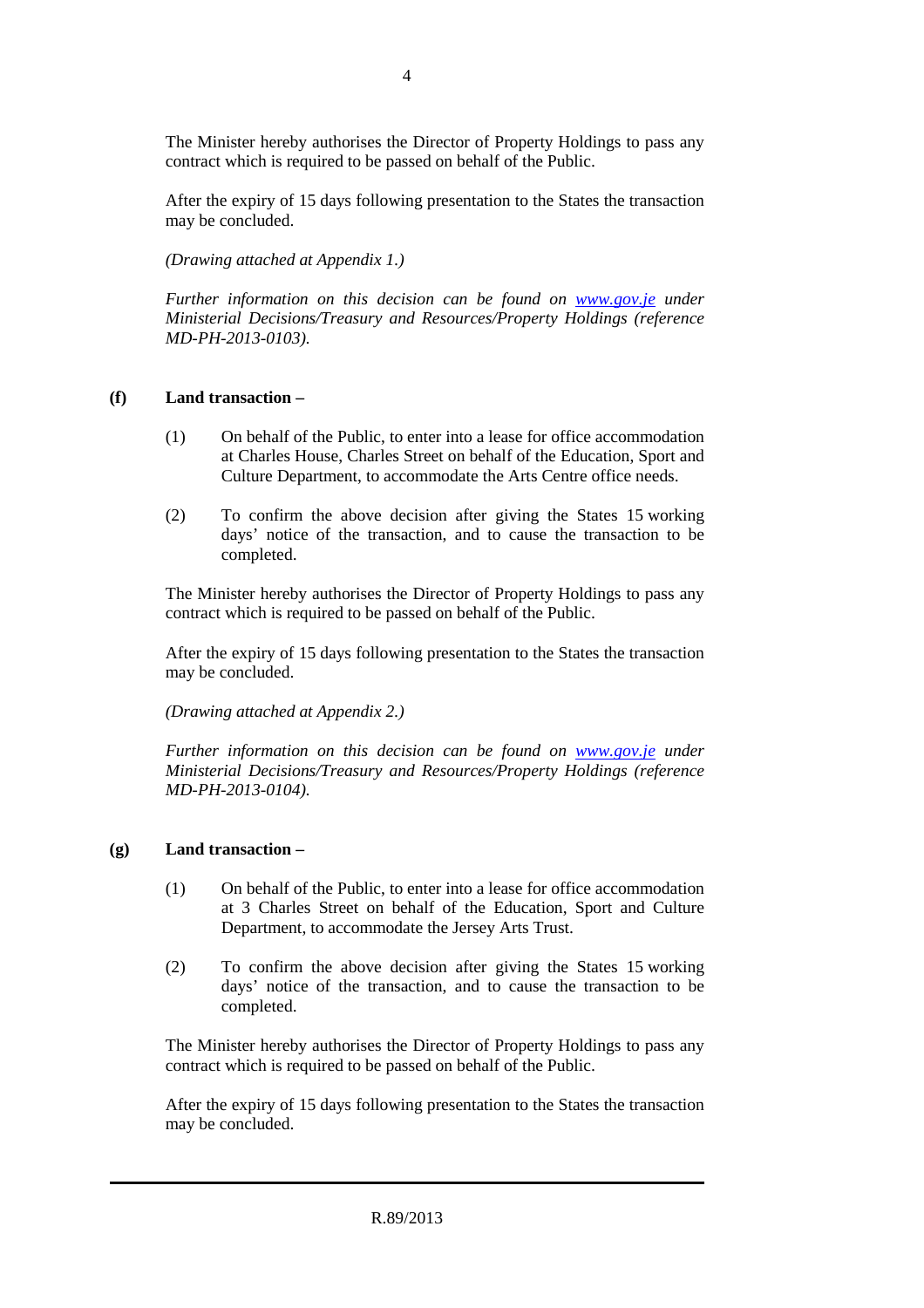*(Drawing attached at Appendix 3.)* 

*Further information on this decision can be found on www.gov.je under Ministerial Decisions/Treasury and Resources/Property Holdings (reference MD-PH-2013-0105).* 

#### **(h) Land transaction –**

- (1) To authorise Jersey Property Holdings, on behalf of the Public, to enter into a lease for the Former Magistrate's Court, Parish Hall, Seale Street, St. Helier for performance and rehearsal accommodation on behalf of the Education, Sport and Culture Department, to support the Jersey Arts Centre and Jersey Arts Trust.
- (2) To confirm the above decision after giving the States 15 working days' notice of the transaction, and to cause the transaction to be completed.

 The Minister hereby authorises the Director of Property Holdings to pass any contract which is required to be passed on behalf of the Public.

 After the expiry of 15 days following presentation to the States the transaction may be concluded.

 *Further information on this decision can be found on www.gov.je under Ministerial Decisions/Treasury and Resources/Property Holdings (reference MD-PH-2013-0106).* 

#### **(i) Land transaction –**

- (1) To approve the ground lease to Jersey Electricity Plc. of an area of land measuring 880 mm. x 850 mm., located near the north-east corner of Field No. 928, La Route du Mont Mado, St. John, for an electricity section pillar.
- (2) To confirm the above decision after giving the States 15 working days' notice of the transaction, and to cause the transaction to be completed.

 After the expiry of 15 days following presentation to the States the transaction may be concluded.

 *(Drawing attached at Appendix 4.)* 

 *Further information on this decision can be found on www.gov.je under Ministerial Decisions/Treasury and Resources/Property Holdings (reference MD-PH-2013-0107).*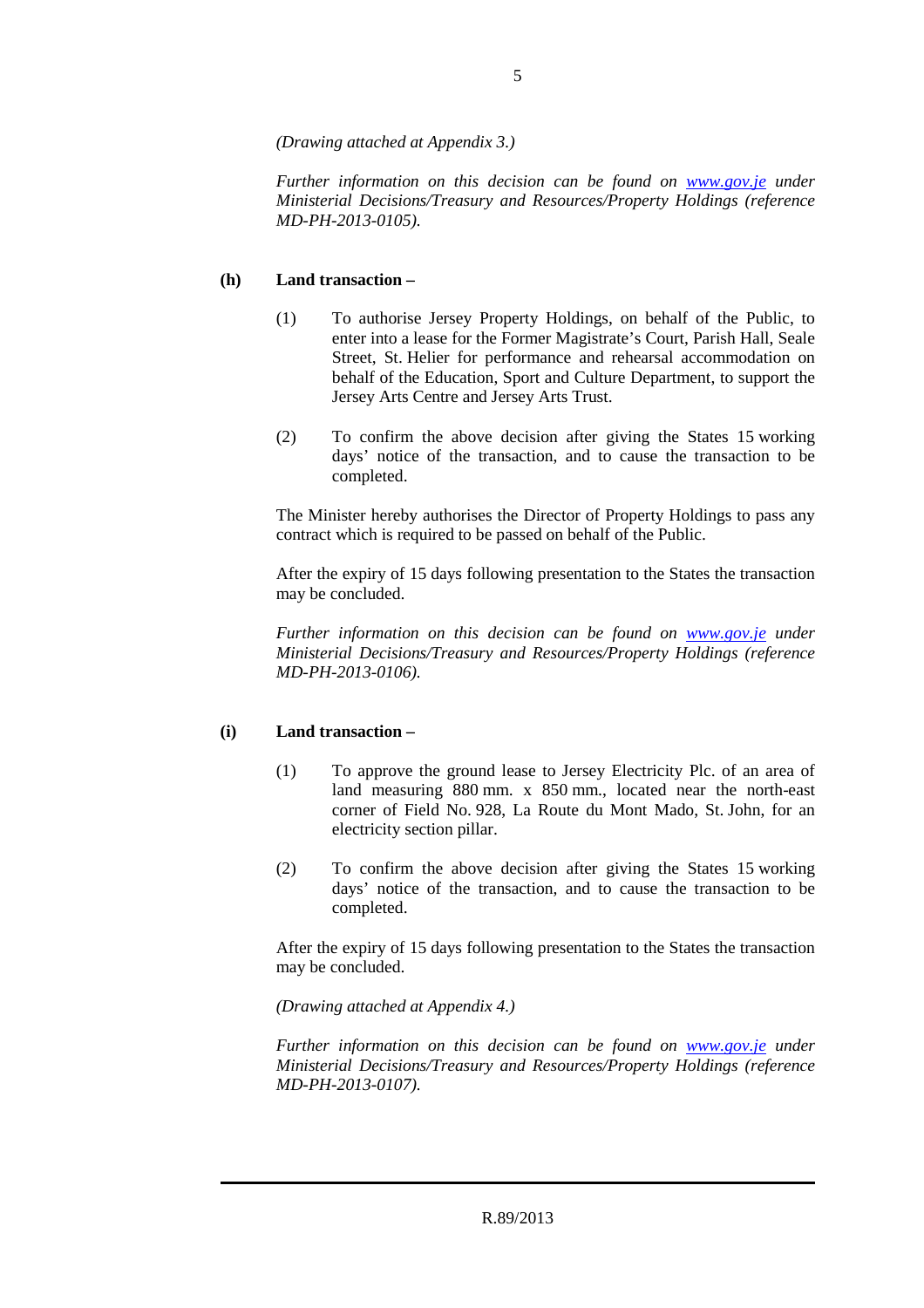#### **(j) Land transaction –**

- (1) To approve the ground lease to Jersey Electricity Plc. of an area of land, measuring 4.5 m. x 4.5 m., located at the south-east corner of the new St. Martin's Primary School, for an electricity sub-station.
- (2) To confirm the above decision after giving the States 15 working days' notice of the transaction, and to cause the transaction to be completed.

 After the expiry of 15 days following presentation to the States the transaction may be concluded.

 *(Drawing attached at Appendix 5.)* 

 *Further information on this decision can be found on www.gov.je under Ministerial Decisions/Treasury and Resources/Property Holdings (reference MD-PH-2013-0108).* 

#### **(k) Land transaction –**

- (1) To approve the sale by way of exchange and counter-exchange of land at Patesca House, Maufant Village.
- (2) To confirm the above decision after giving the States 15 working days' notice of the transaction, and to cause the transaction to be completed.

 After the expiry of 15 days following presentation to the States the transaction may be concluded.

 *(Drawing attached at Appendix 6.)* 

 *Further information on this decision can be found on www.gov.je under Ministerial Decisions/Treasury and Resources/Property Holdings (reference MD-PH-2013-0109).*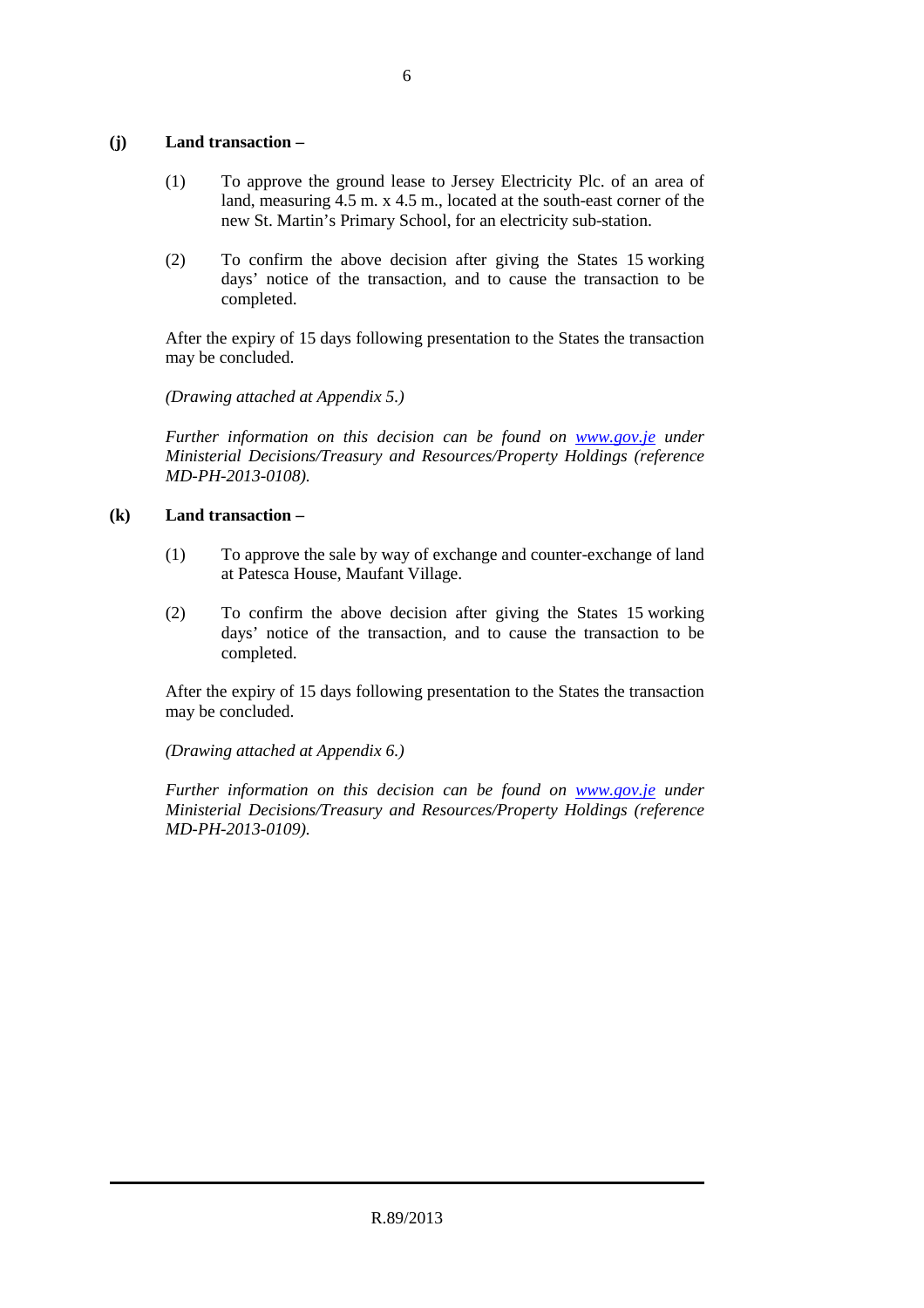Ê g  $\mathbf{Q}$ 0 FIRST FLOOR, AZTEC HOUSE, 11-15 SEATON PLACE, **Tesal** ŻЛ Multi-story<br>Cur Park X  $\overline{\mathcal{V}}$ **CONSTRUCTION**  $\mathcal{D}$  $\mathcal{D}$ 

7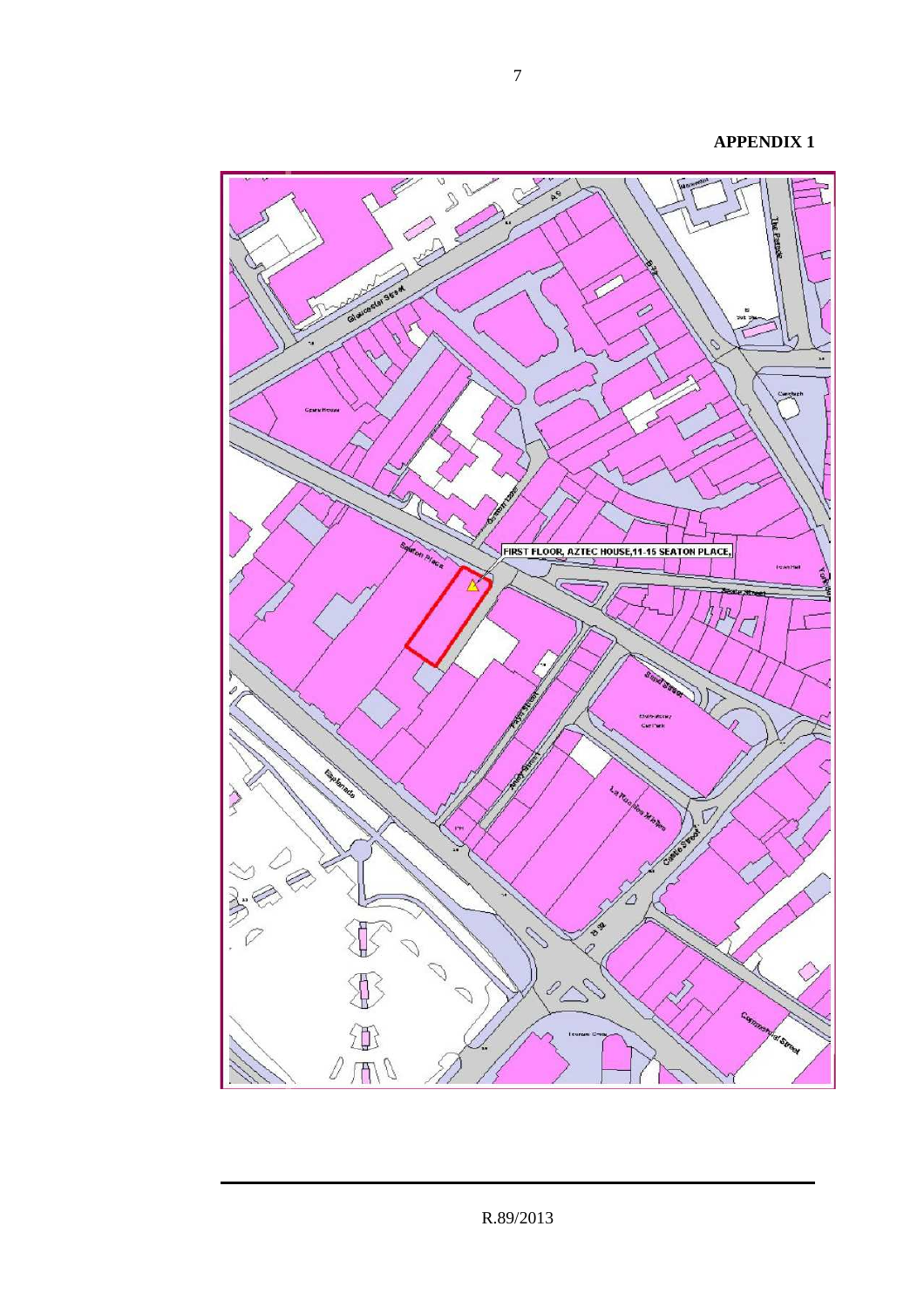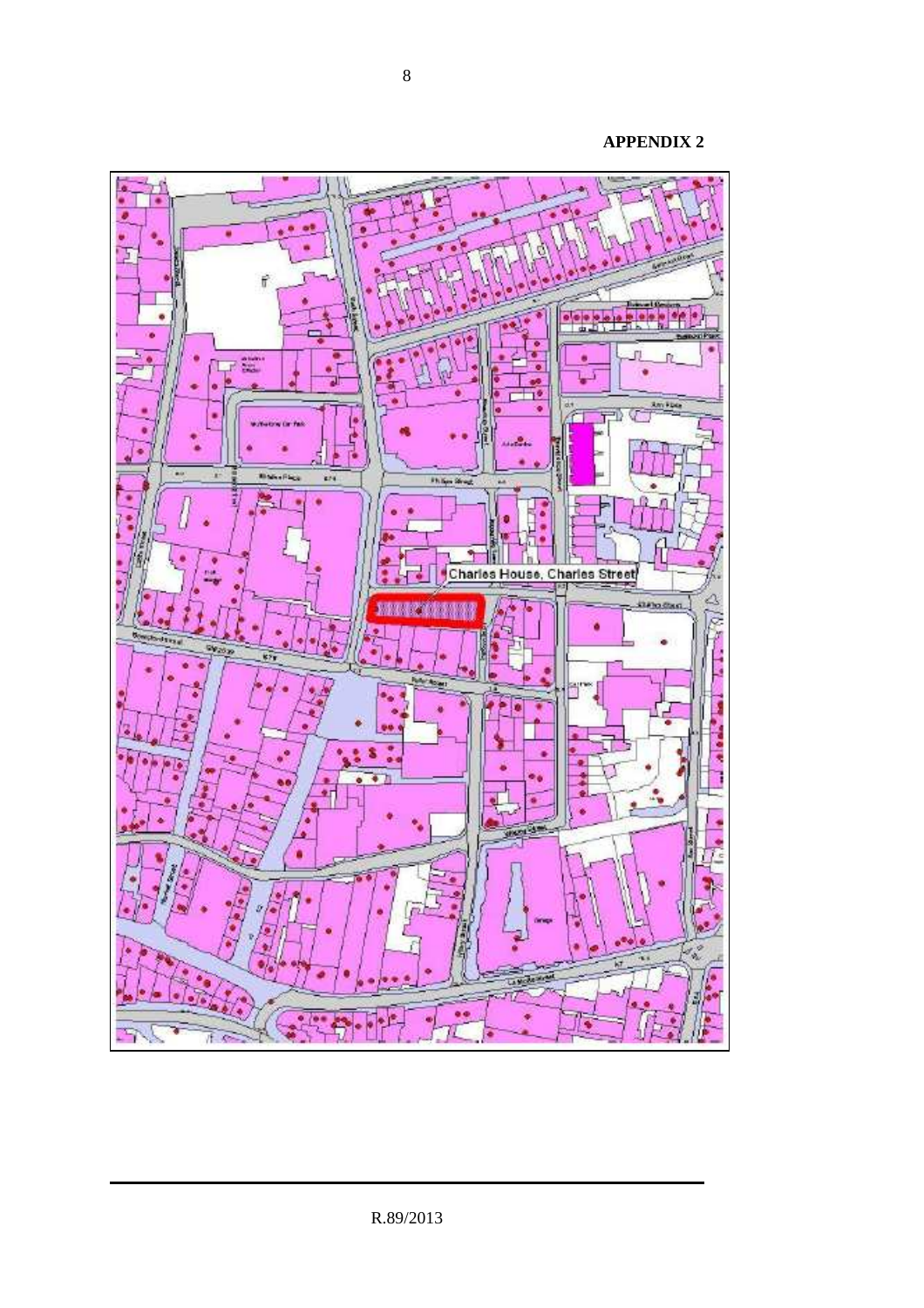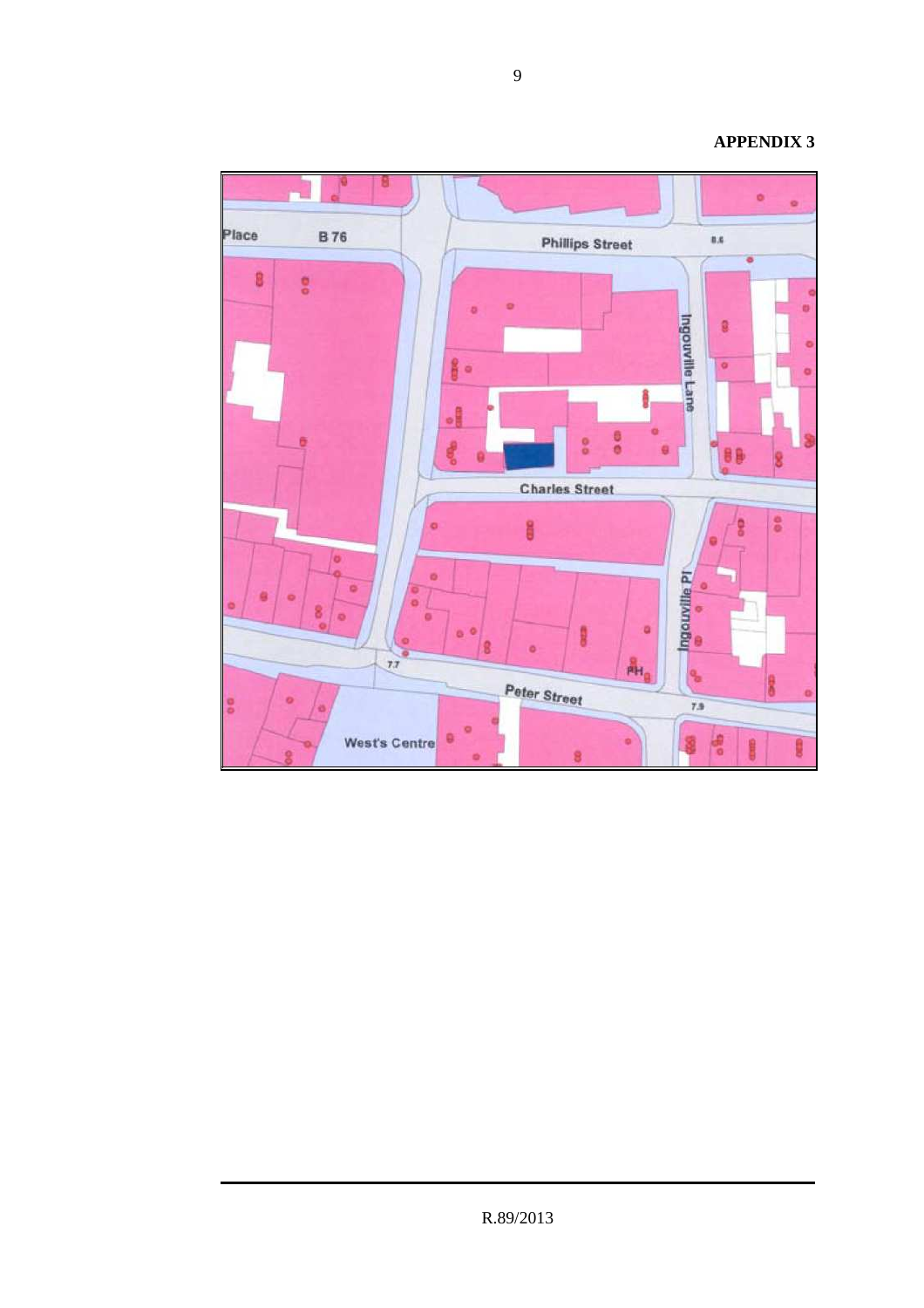Deep Liquid References 3.6 States of Jersey and are used herein by permission Portions of this document include intellectual property of the Copyright States of Jersey (2006). License No. J2 REF. THE DOTTED LINE INDICATES THE PROPOSED / EXISTING<br>ROUTE OF OUR CABLES JERSEY ELECTRICITY plc. PROPOSED SECTION PILLAR LOCATION APPROXIMATE POSITION OF  $51D$ WAYLEAVE<br>PLAN NO DATE 29/11/12  $119.6$ **A668** La Rue des Châtaigniers (šp senss Chestnut Grove Pp Sta Q Pool Š 91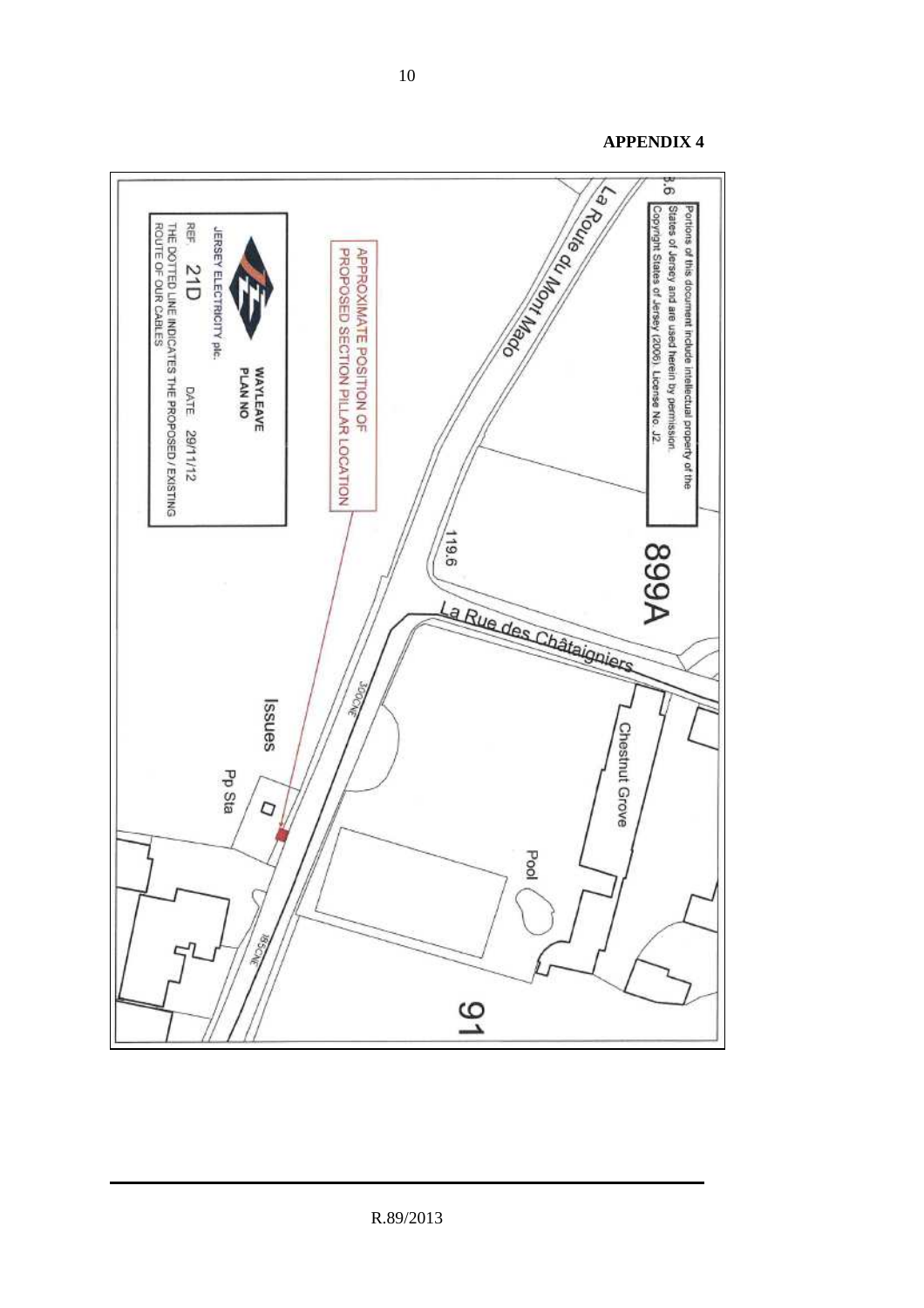

**APPENDIX 5**